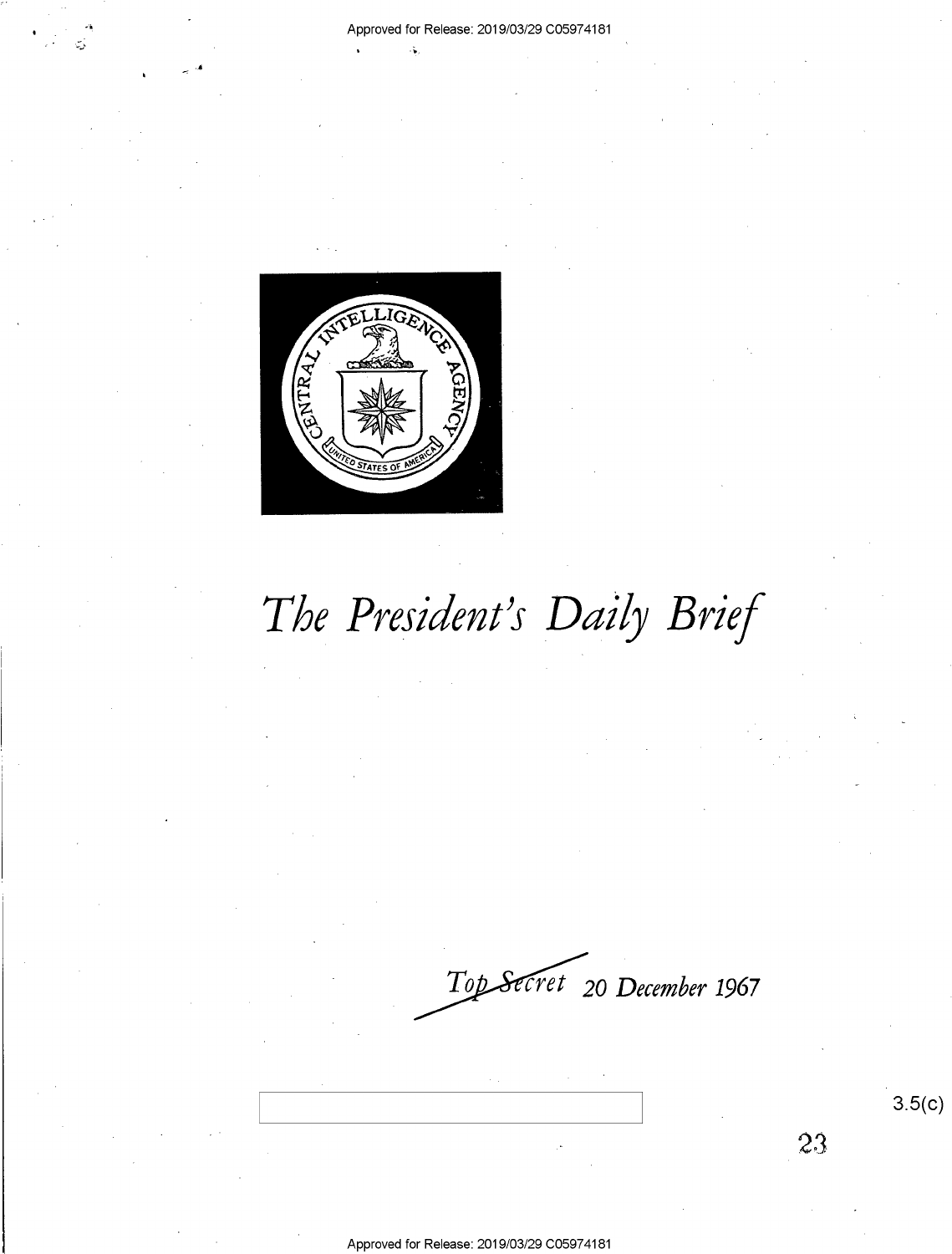

#### DAILY BRIEF 20 DECEMBER 1967

1. South Vietnam

3.3(h)(2)

2. Philippines

3.3(h)(2)

TOP-SECRET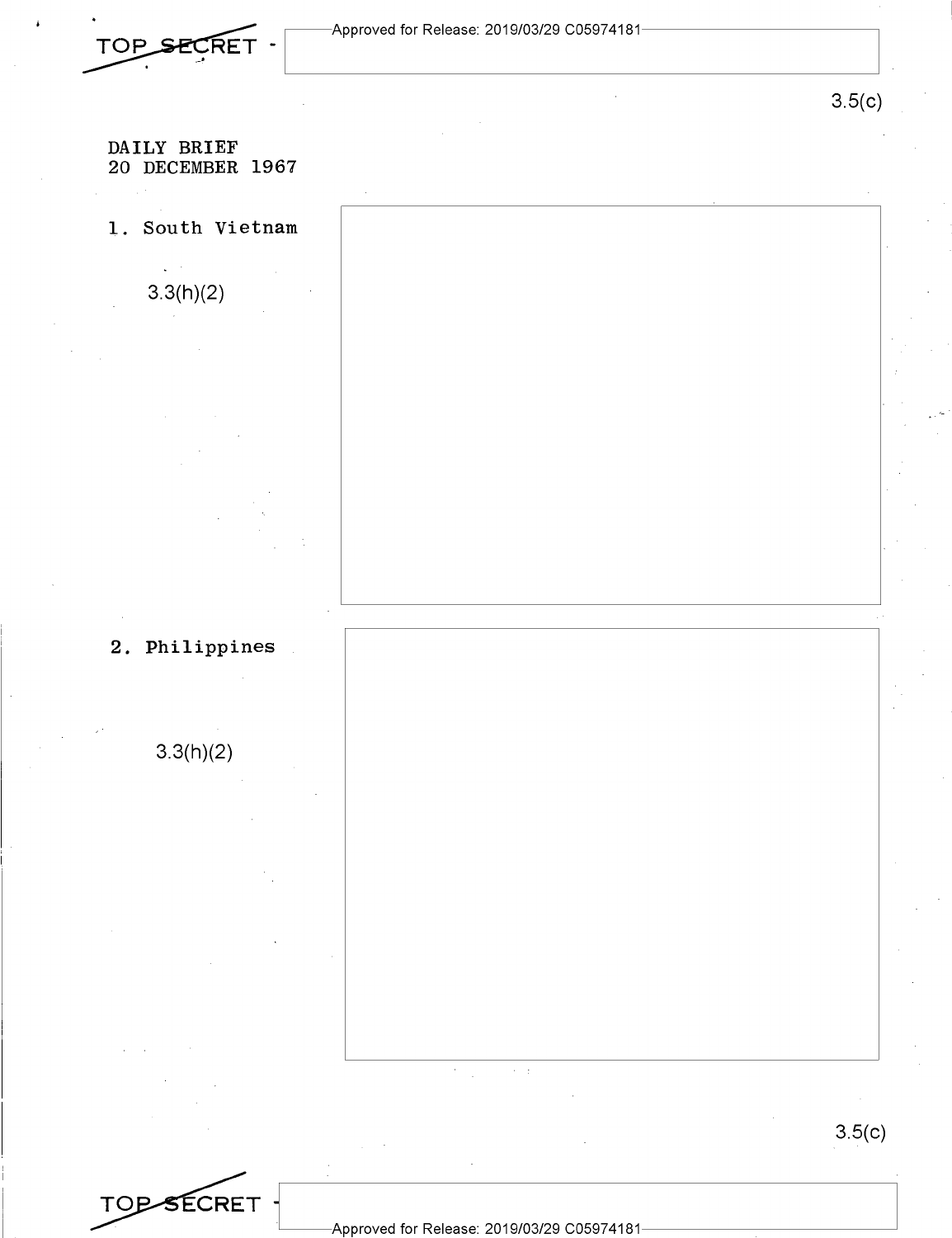3.5(c)

3. Communist China

3.3(h)(2)

Preparations for the next nuclear test are progressing.

The next test appears at least several weeks away, however.

4. Common Market

The French have again formally vetoed Britain's application. This was an open avowal of Paris' isolated position--and as such was a "success" for the Five. The ball is now in their court.

Their ability to do anything will probably depend upon the German attitude. The Germans may try to play down the air of crisis. Bonn's partners among the Five. Bonn's partners among the Five, however, are likely to resent any German attempt to smooth things over.



5. Greece

TOP SECRET

3.3(h)(2)

Negotiations for the King's return have so far run into a stone wall. Constantine has described the junta's latest terms as "a deliberate attempt to humiliate" him, and "completely unacceptable." Other emissaries have still to try their hands, however. Since the King appears to want to return, and the junta seems, nervous over lack of recognition, an accommodation is still possible.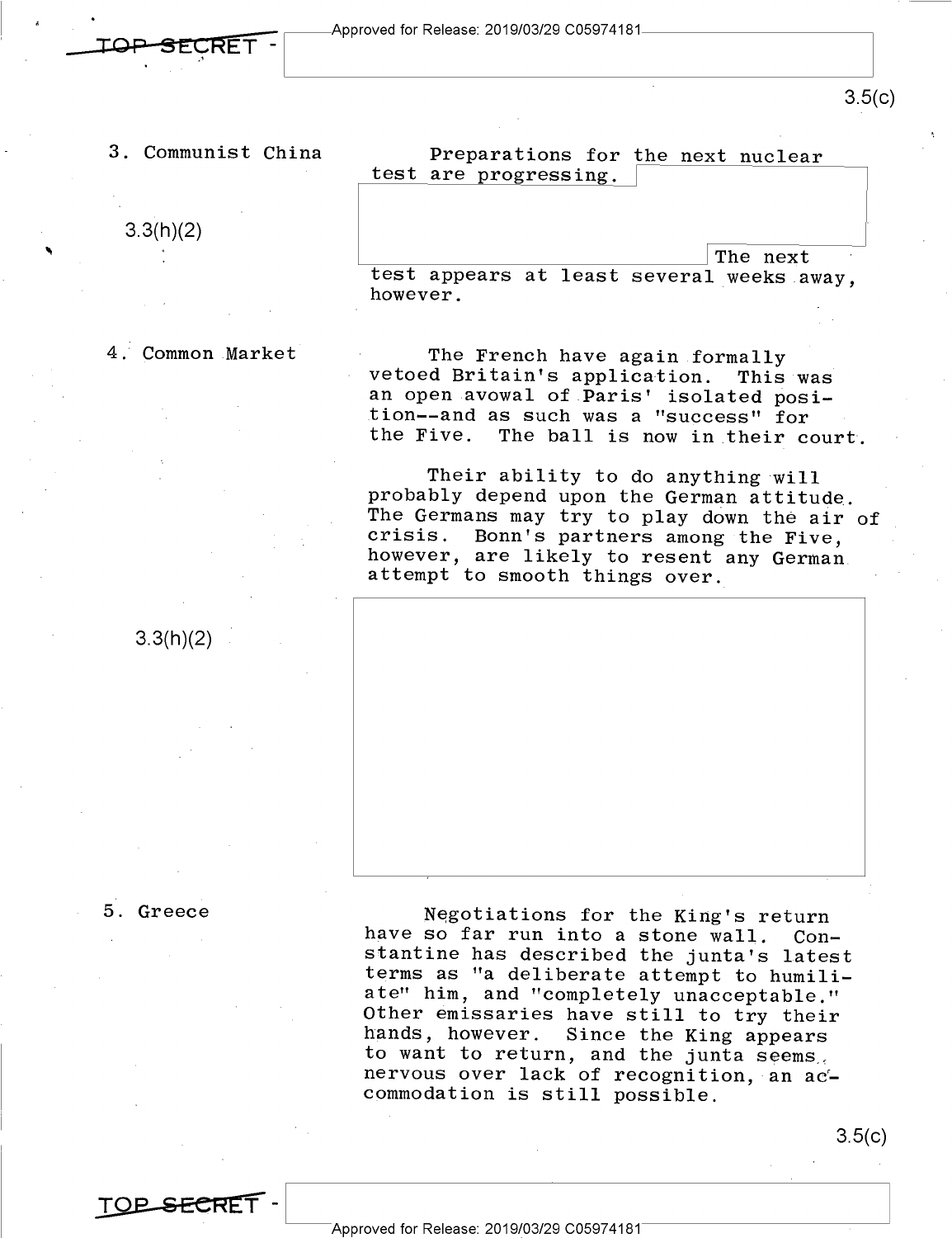### 3.5(c)

6. Czechoslovakia

3.3(h)(2)

3.3(h)(2)

7. Yemen

The central committee meeting postponed from last week is apparently about to come off, and rancorous divisions among the leadership will probably produce some fireworks. The rumor mill is working overtime, but it now looks as if the result might be the sort of inconclusive compromise that has enabled the regime to muddle through past crises.



8. Congo

**..:ro P S 1:.CRET** -

Schramme and his mercenaries are<br>Ianguishing in Rwanda. Mobutu still languishing in Rwanda. wants them back in the Congo for trial, and is making noises about sending his army in to get them if Kayibanda still refuses to hand them over. The two leaders were to discuss the problem again today.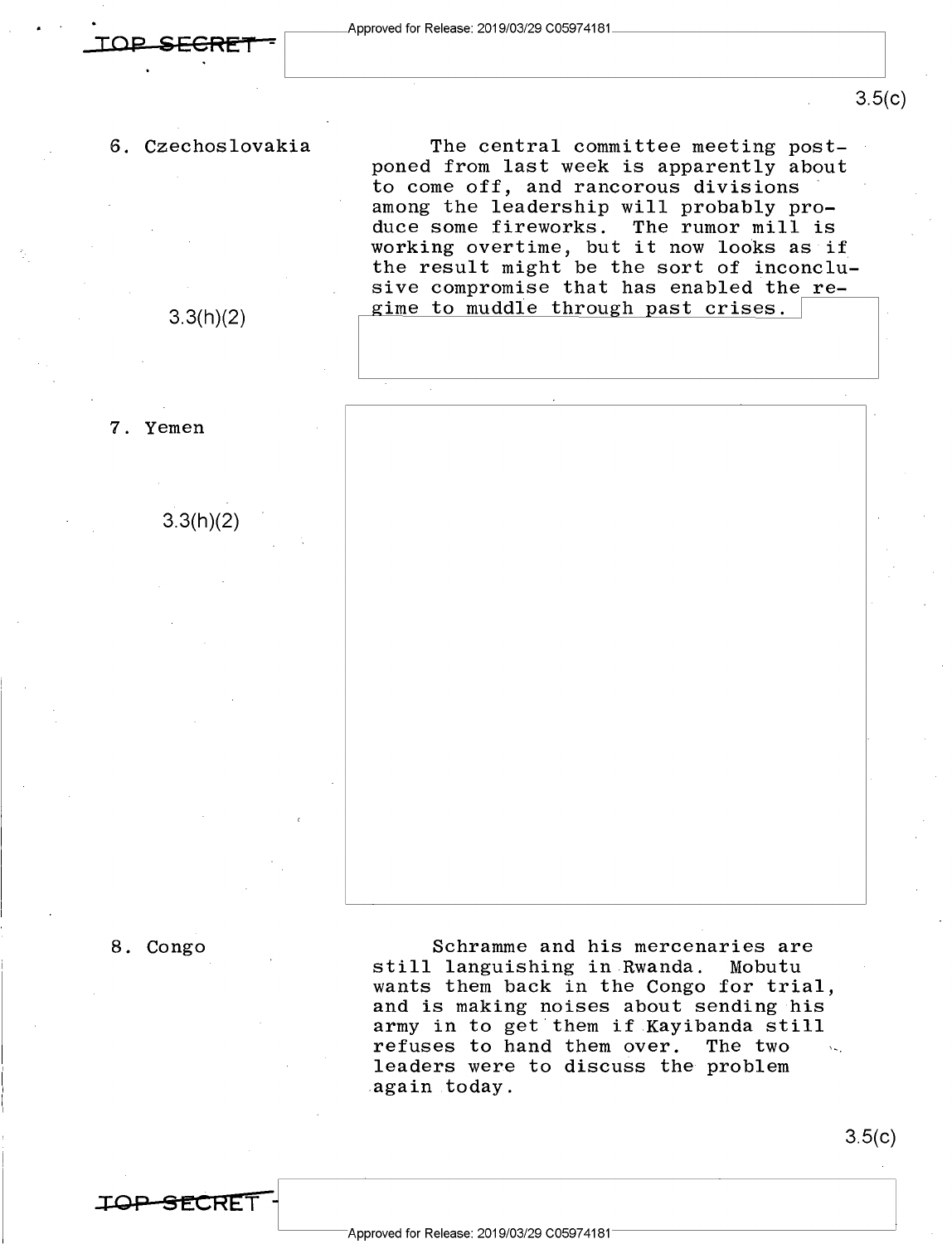$\cdot$ 

Top Secret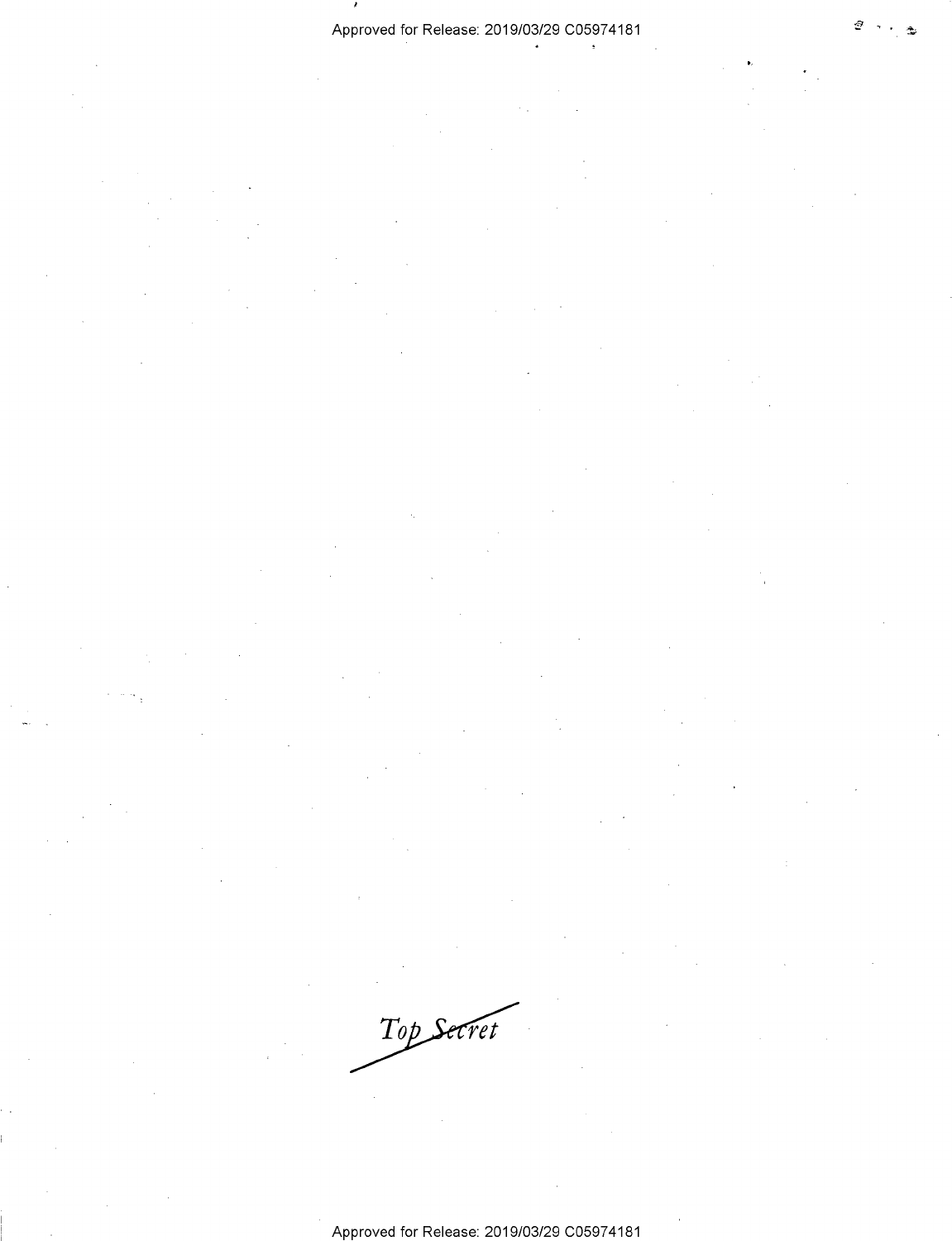



C Approved for\_Release: 2019/03/29 C05974181

## *FOR THE PRESIDENT'S EYES ONLY*

## Special Daily Report on North Vietnam

3.5(c)

Top Secret 16 20 December 1967

 $\overline{t}$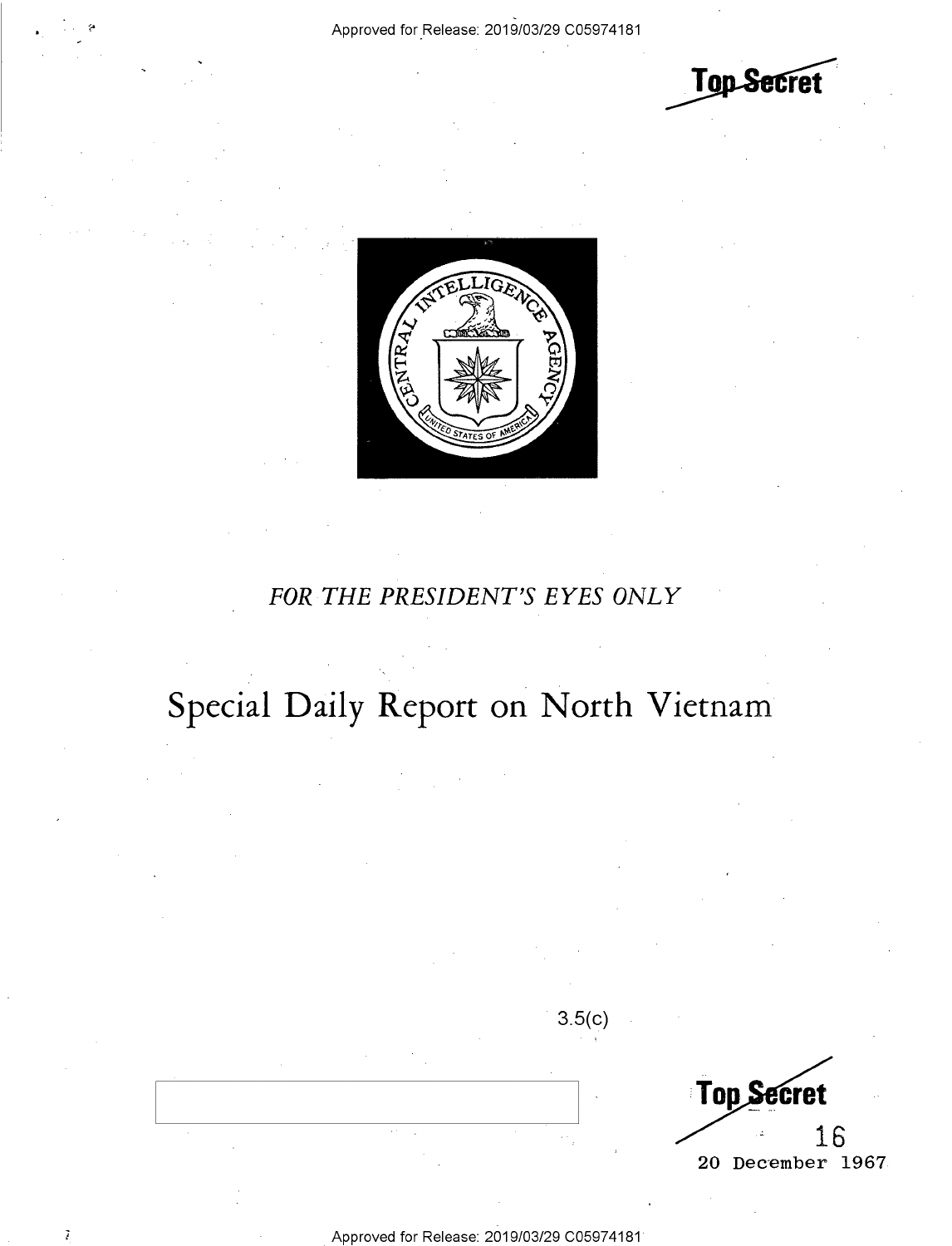TOP SECRET  $L_\nu$  , and the contribution of the contribution of the contribution of the contribution of the contribution of the contribution of the contribution of the contribution of the contribution of the contribution of the contr

SÉCRET

Special Daily Report on North Vietnam for the President's Eyes Only

#### 20 December 1967

#### I. NOTES ON THE SITUATION

No Sign of Give: North Vietnamese spokesmen abroad are continuing to parrot the hard line on settling the war. They insist that an unconditional end to the bombing must precede any negotiations, and that a settlement must be in accordance with their terms.

During a lengthy interview with a journalist last week, Tran Viet Dung, counselor of Hanoi's representation in France, refused to consider any suggestions for achieving a settlement except on the basis of well-known Communist positions. He <sup>p</sup>laced the blame for the war squarely on the US and claimed that the American aim is to destroy North Vietnam's sovereignty and make it part of the US "sphere of influence." Dung also claimed that the Liberation Front is much stronger than the "Saigon clique" but he was unable to agree to--or even to comprehend--a proposal that, if this was so, the North Vietnamese could safely agree to a "compromise" government in the South.

#### \* \* \*

Front Anniversary Propaganda: The Vietnamese Communists are using the seventh anniversary of the founding of the Liberation Front to voice their determination to press on with the war.

3.3(h)(2)

3.3(h)(2)

Approved for Release: 2019/03/29 C05974181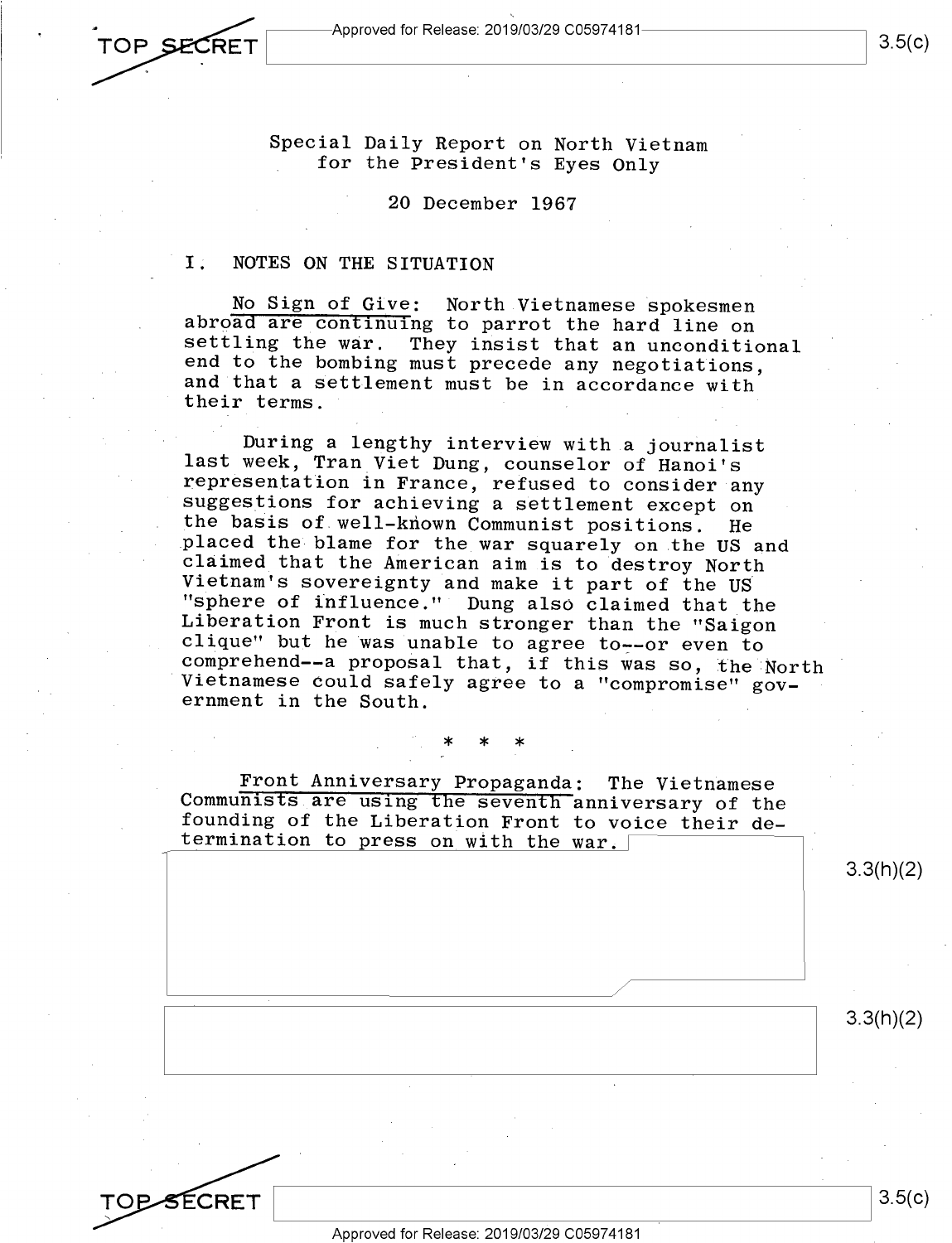**·**<br>TOP **SECRET** Approved for Release: 2019/03/29 C05974181-**~--:--RET ~--------------\_\_\_J** 

 $3.5(c)$ 

3.3(h)(2) 3.3(h)(2)

## \* \* \*

Poles Talk to Governor Romney on Vietnam: Foreign Minister Rapacki told the Governor on Sunday that the "mechanism" of escalation, which "feeds on itself," is at work and is preventing negotiations- a point Rapacki has repeatedly made before. Rapacki, choosing his words carefully, went on to say that he could give no guarantees as to how soon negotia-<br>tions would begin after cessation of bombing. Howtions would begin after cessation of bombing. ever, Rapacki said he had "reasons" and "sufficient experience" in the last year and a half for "thinking that after an unconditional halt to the bombing, only a few weeks would elapse before negotiations would become possible." He added that the "US Government knows perfectly well that stopping the bombing would lead to negotiations."

\* \* \*

Approved for Release: 2019/03/29 C05974181

TO<del>D S</del>ECRET

 $-2-$ 

 $3.5(c)$ 

3.3(h)(2)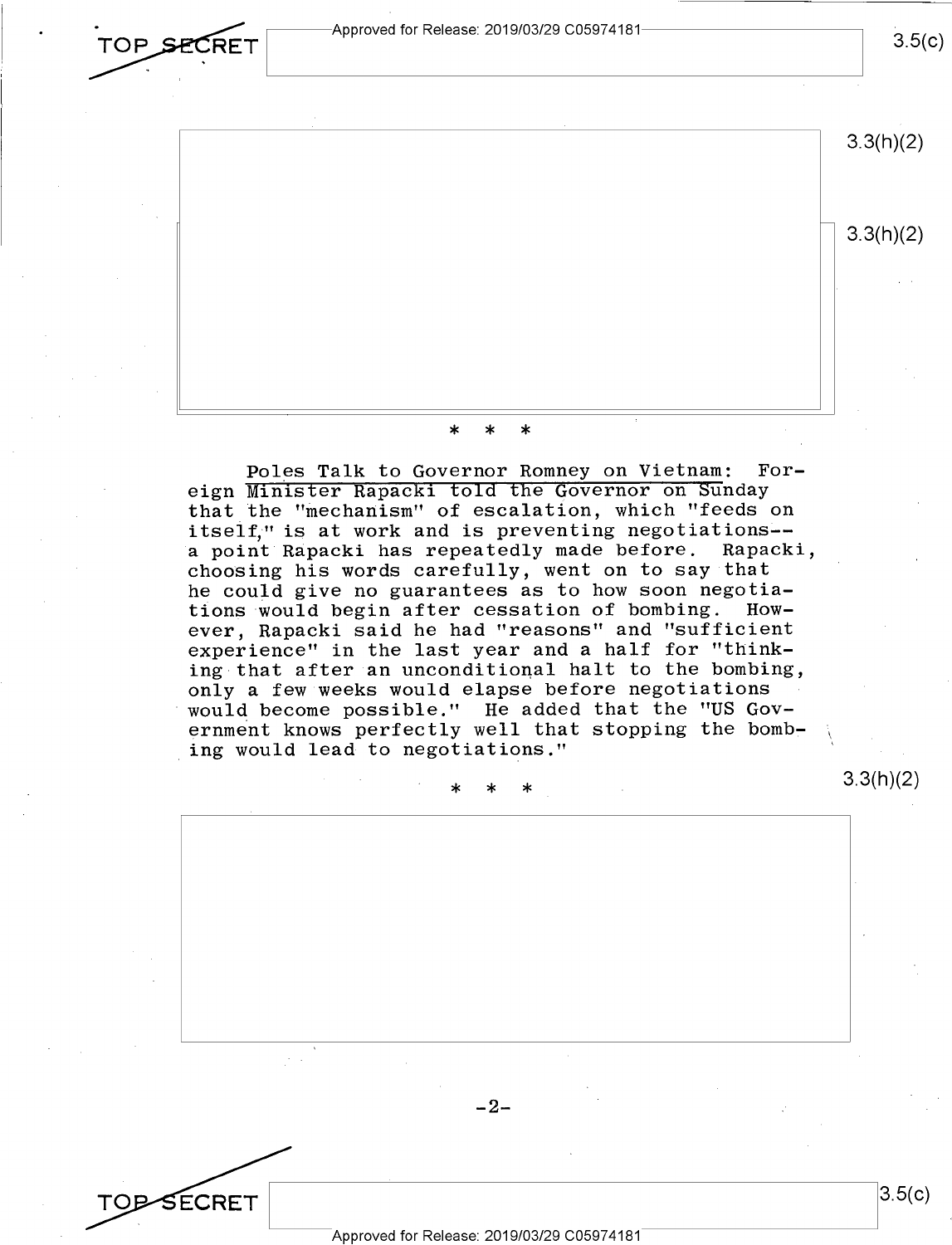

Approved for Release: 2019/03/29 C05974181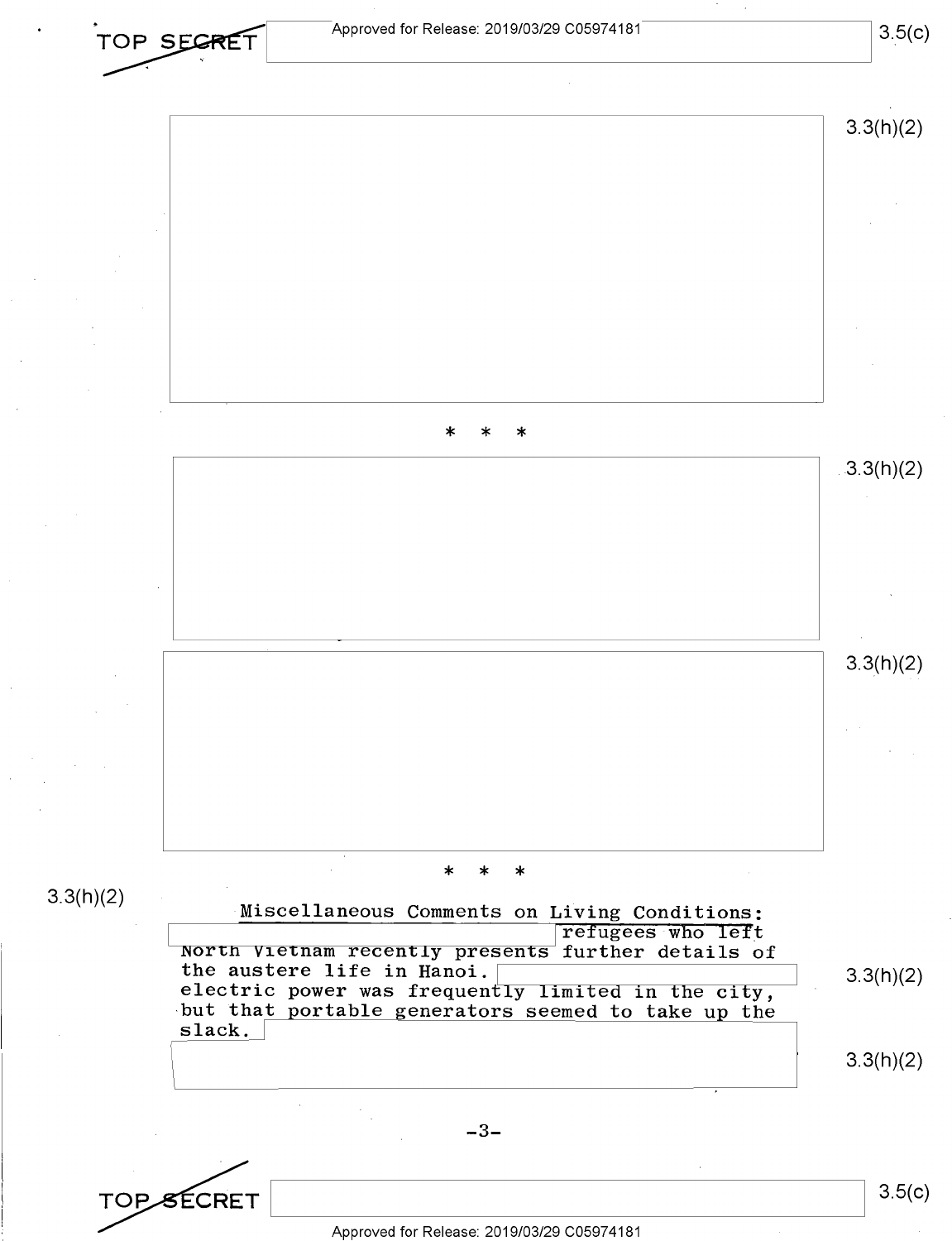Approved for Release: 2019/03/29 C05974181  $\overline{\hspace{1.5cm}3.5(c)}$ 

OPSECRET

TOP SEERET

3.3(h)(2) 3.3(h)(2) where was an active black market in Hanoi and<br>that almost any rationed commodity could be purchased there was an active black market in Hanoi and by those who had the price.  $\vert$  it was rela- 3.3(h)(2) tively easy to identify a black marketeer; that trans-<br>actions were carried out right on the street. If the actions were carried out right on the street. authorities observed the sale, the black marketeer would be fined on the spot, but not punished further, even if he had been caught before. Rice and other foodstuffs, cigarettes, clothing, and watches were popular items on the black market. the criterion for determining the size of rations was the amount of physical labor performed. \* \* \* 3.3(h)(2)

#### II. NORTH VIETNAMESE REFLECTIONS OF US POLITICAL ATTITUDES ON THE WAR

Front on Reports of Planned Meeting with US Officials: **A 15** December Liberation Front commentary includes the first Vietnamese Communist reference to reports of a planned meeting between US and Front officials in Saigon. The statement says that "all the US aggressors' deceitful peace tricks have gone bankrupt--including their vile act of giving rise to a myth about the so-called proposal of the Front to send representatives to the United Nations, and about the Front's representatives coming to the US Embassy in Saigon." The statement did not comment on these points. It went on to underscore the independence and importance of the Front and to voice the determination of the "Vietnamese people" to "surge forward on all battlefields" in order to "realistically greet" the anniversary of the Front.

 $-4-$